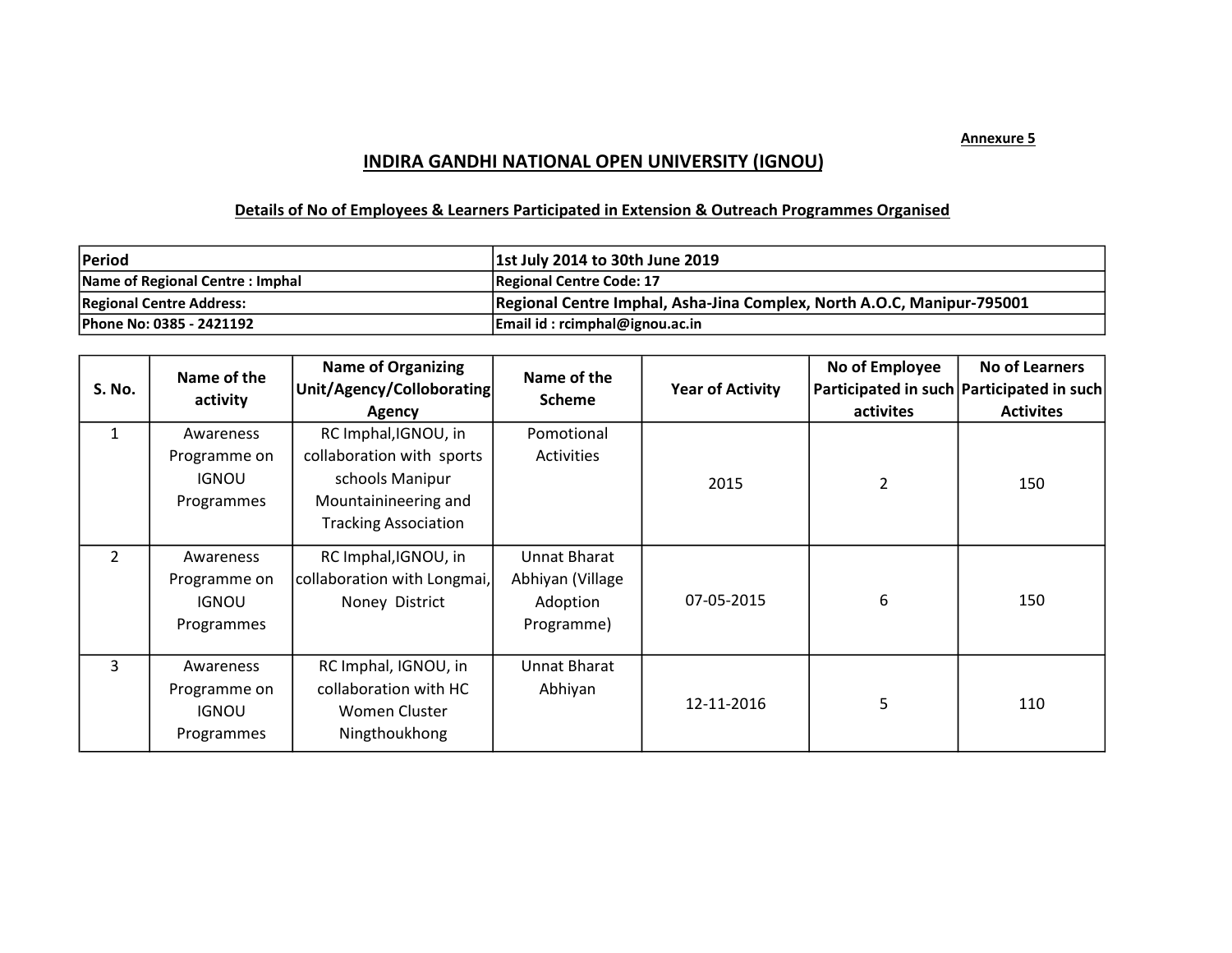| 4              | Awareness<br>Programme on<br><b>IGNOU</b><br>Programmes | Kangpokpi Weaver's<br>Society, Govt of Manipur                | Hastakala Sahyok<br>Shivir | 10-09-2017 | 3              | 300 |
|----------------|---------------------------------------------------------|---------------------------------------------------------------|----------------------------|------------|----------------|-----|
| 5              | Awareness<br>Programme on<br><b>IGNOU</b><br>Programmes | Imphal East Weaver's<br>Society, Govt of Manipur              | Hastakala Sahyok<br>Shivir | 10-10-2017 | $\overline{2}$ | 650 |
| 6              | Awareness<br>Programme on<br><b>IGNOU</b> programme     | <b>Machi Block Weavers</b><br>Society, Govt of Manipur        | Hastakala Sahyok<br>Shivir | 10-11-2017 | 2              | 350 |
| $\overline{7}$ | Awareness<br>Programme on<br><b>IGNOU</b> programme     | Noney Weavers Society,<br>Govt of Manipur                     | Hastakala Sahyok<br>Shivir | 10-12-2017 | $\overline{2}$ | 200 |
| 8              | Awareness<br>Programme on<br><b>IGNOU</b> programme     | Imphal West Weaver's<br>Society, Govt of Manipur              | Hastakala Sahyok<br>Shivir | 14/10/2017 | $\mathbf{1}$   | 450 |
| 9              | Awareness<br>Programme on<br><b>IGNOU</b><br>Programmes | Ukhrul Weavers Society,<br>Govt of Manipur                    | Hastakala Sahyok<br>Shivir | 14-10-2017 | $\overline{2}$ | 250 |
| 10             | Awareness<br>Programme on<br><b>IGNOU</b>               | <b>Bishnupur district Weavers</b><br>Society, Govt of Manipur | Hastakala Sahyok<br>Shivir | 16/10/2017 | $\overline{2}$ | 500 |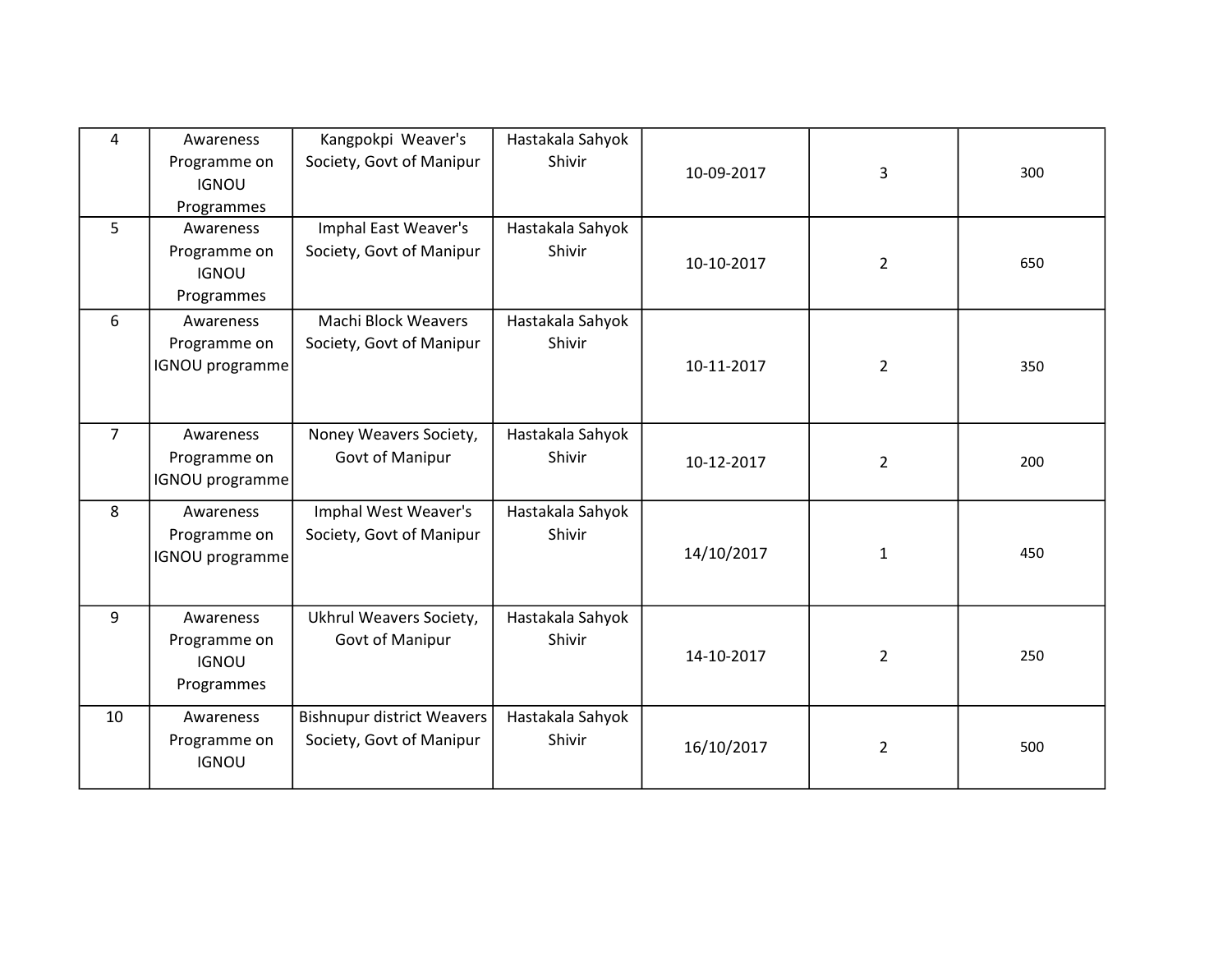| 11 | Awareness<br>Programme on<br><b>IGNOU</b>               | <b>Thoubal district Weavers</b><br>Society, Govt of Manipur                                       | Hastakala Sahyok<br><b>Shivir</b>     | 17/10/2017 | $\overline{2}$ | 600 |
|----|---------------------------------------------------------|---------------------------------------------------------------------------------------------------|---------------------------------------|------------|----------------|-----|
| 12 | Awareness<br>Programme on<br><b>IGNOU</b><br>Programmes | Imphal West Cluster,<br>Directorate of Handicraft<br>and Textile Manipur                          | Hastakala Sahyok<br>Shivir            | 19/02/2018 | $\mathbf{1}$   | 500 |
| 13 | Awareness<br>Programme on<br><b>IGNOU</b><br>Programmes | Wangjing Clustur, Thoubal<br>District, Directorate of<br><b>Handicraft and Textile</b><br>Manipur | Hastakala Sahyok<br>Shivir            | 24/02/2018 | 1              | 550 |
| 14 | Awareness<br>Programme on<br><b>IGNOU</b><br>Programmes | All Manipur Clustur,<br>Directorate of Handicraft<br>and Textile Manipur                          | Hastakala Sahyok<br>Shivir            | 14/05/2018 | $\mathbf{1}$   | 650 |
| 15 | Awareness<br>Programme on<br><b>IGNOU</b><br>Programmes | Directorate of Handicraft<br>and Textile Manipur                                                  | Hastakala Sahyok<br>Shivir            | 20/06/2018 | $\mathbf{1}$   | 350 |
| 16 | Awareness<br>Programme on<br><b>IGNOU</b><br>Programmes | RC Imphal IGNOU in<br>collaboration With Thoubal<br>Municipal Council, Thoubal                    | <b>Village Awareness</b><br>Programme | 01-07-2019 | 8              | 70  |